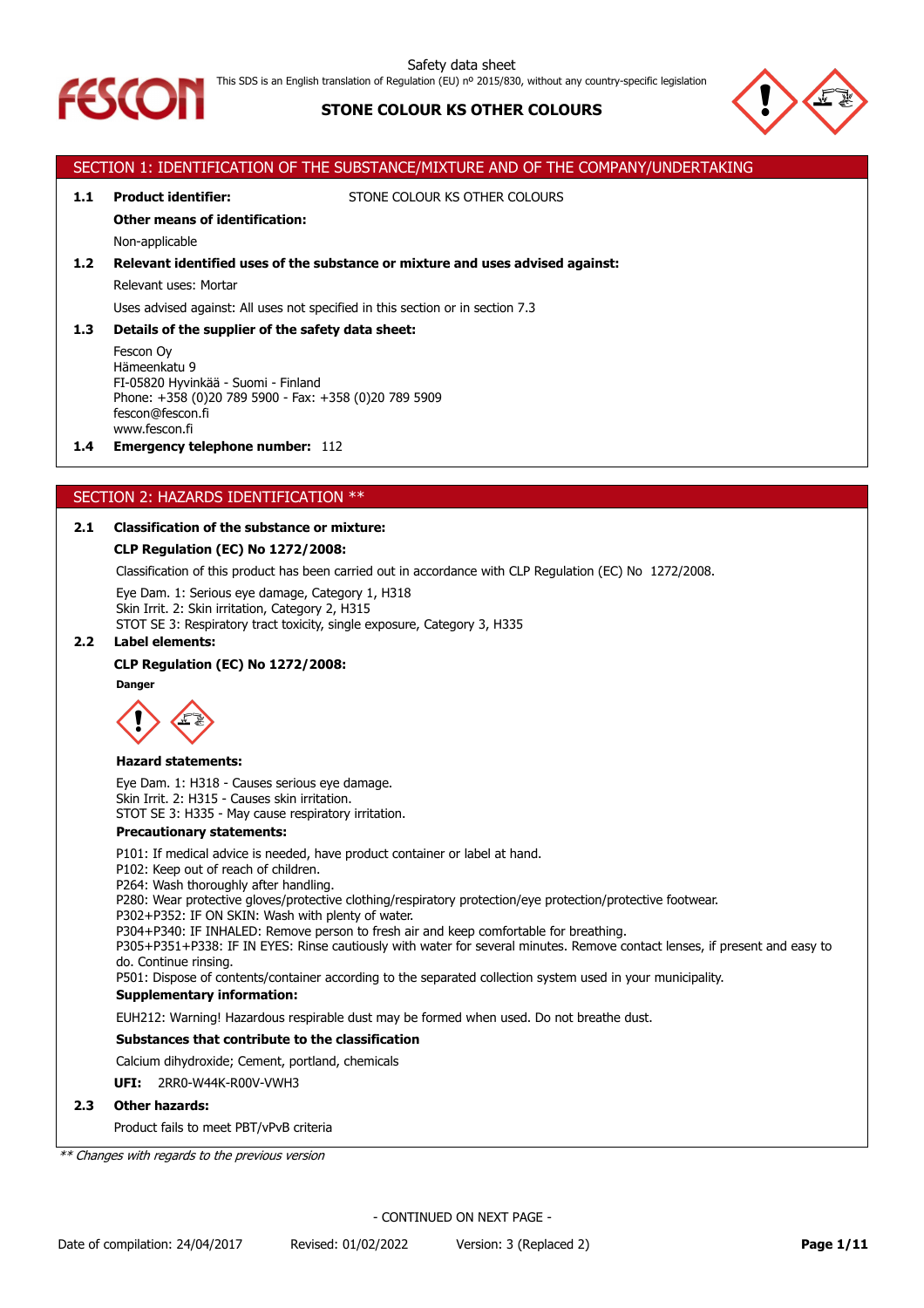



# SECTION 3: COMPOSITION/INFORMATION ON INGREDIENTS

### **3.1 Substance:**

Non-applicable

### **3.2 Mixture:**

### **Chemical description:** Inorganic compounds

### **Components:**

In accordance with Annex II of Regulation (EC) No 1907/2006 (point 3), the product contains:

|               | Identification                                                             | Chemical name/Classification                  |                                                                                                                  |            |
|---------------|----------------------------------------------------------------------------|-----------------------------------------------|------------------------------------------------------------------------------------------------------------------|------------|
| CAS:          | $1305 - 62 - 0$                                                            | Calcium dihydroxide□1□                        | Self-classified                                                                                                  |            |
| EC:<br>Index: | 215-137-3<br>Non-applicable<br>REACH: 01-2119475151-45-<br><b>XXXX</b>     | Regulation 1272/2008                          | Eye Dam. 1: H318; Skin Irrit. 2: H315; STOT SE 3: H335 - Danger                                                  | $25 - 50%$ |
| CAS:          | 65997-15-1                                                                 | Cement, portland, chemicals□1□                | Self-classified                                                                                                  |            |
| EC:<br>Index: | 266-043-4<br>Non-applicable<br>REACH: Non-applicable                       | <b>Regulation 1272/2008</b>                   | Eye Dam. 1: H318; Skin Irrit. 2: H315; STOT SE 3: H335 - Danger                                                  | $10 - 25%$ |
| CAS:          | $50-00-0$                                                                  | Formaldehvde $\square$ <sup>2</sup> $\square$ | ATP ATP06                                                                                                        |            |
| EC:<br>Index: | $200 - 001 - 8$<br>605-001-00-5<br>REACH: 01-2119488953-20-<br><b>XXXX</b> | Regulation 1272/2008                          | Acute Tox. 3: H301+H311+H331; Carc. 1B: H350; Muta. 2: H341; Skin Corr. 1B: H314; Skin Sens.<br>1: H317 - Danger | $< 1 \%$   |

 $\square$ <sup>1</sup> $\square$  Substances presenting a health or environmental hazard which meet criteria laid down in Regulation (EU) No. 2015/830 □<sup>2</sup>□ Substance with a Union workplace exposure limit

To obtain more information on the hazards of the substances consult sections 11, 12 and 16.

# SECTION 4: FIRST AID MEASURES

#### **4.1 Description of first aid measures:**

The symptoms resulting from intoxication can appear after exposure, therefore, in case of doubt, seek medical attention for direct exposure to the chemical product or persistent discomfort, showing the SDS of this product.

# **By inhalation:**

Remove the person affected from the area of exposure, provide with fresh air and keep at rest. In serious cases such as cardiorespiratory failure, artificial resuscitation techniques will be necessary (mouth to mouth resuscitation, cardiac massage, oxygen supply, etc.) requiring immediate medical assistance.

# **By skin contact:**

Remove contaminated clothing and footwear, rinse skin or shower the person affected if appropriate with plenty of cold water and neutral soap. In serious cases see a doctor. If the product causes burns or freezing, clothing should not be removed as this could worsen the injury caused if it is stuck to the skin. If blisters form on the skin, these should never be burst as this will increase the risk of infection.

#### **By eye contact:**

Rinse eyes thoroughly with lukewarm water for at least 15 minutes. Do not allow the person affected to rub or close their eyes. If the injured person uses contact lenses, these should be removed unless they are stuck to the eyes, in which case this could cause further damage. In all cases, after cleaning, a doctor should be consulted as quickly as possible with the SDS of the product.

#### **By ingestion/aspiration:**

Do not induce vomiting, but if it does happen keep the head down to avoid aspiration. Keep the person affected at rest. Rinse out the mouth and throat, as they may have been affected during ingestion.

# **4.2 Most important symptoms and effects, both acute and delayed:**

Acute and delayed effects are indicated in sections 2 and 11.

### **4.3 Indication of any immediate medical attention and special treatment needed:**

Non-applicable

# SECTION 5: FIREFIGHTING MEASURES

### **5.1 Extinguishing media:**

### **Suitable extinguishing media:**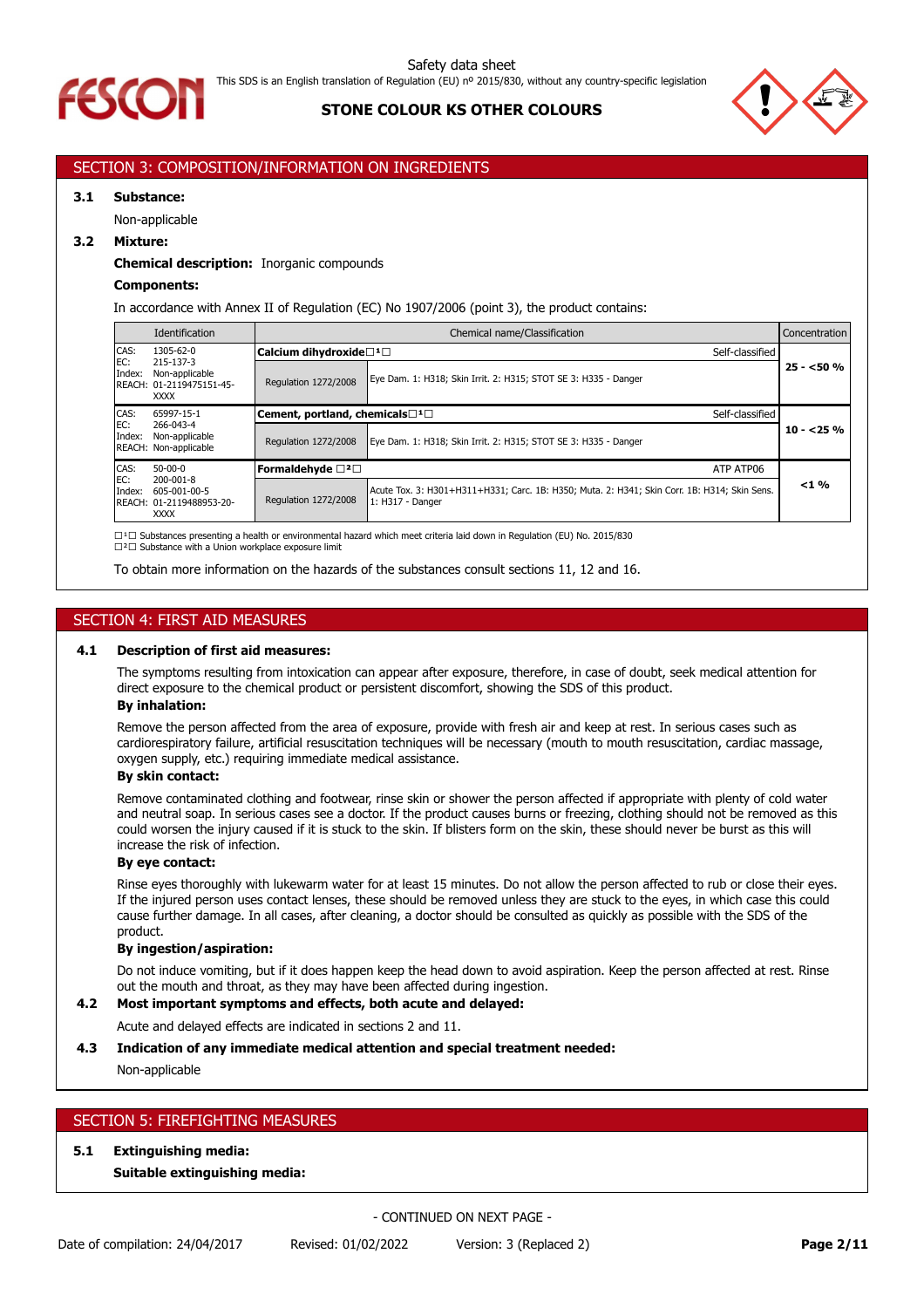



# SECTION 5: FIREFIGHTING MEASURES (continued)

Product is non-flammable under normal conditions of storage, handling and use. In the case of combustion as a result of improper handling, storage or use preferably use polyvalent powder extinguishers (ABC powder), in accordance with the Regulation on fire protection systems.

# **Unsuitable extinguishing media:**

Non-applicable

### **5.2 Special hazards arising from the substance or mixture:**

As a result of combustion or thermal decomposition reactive sub-products are created that can become highly toxic and, consequently, can present a serious health risk.

### **5.3 Advice for firefighters:**

Depending on the magnitude of the fire it may be necessary to use full protective clothing and self-contained breathing apparatus (SCBA). Minimum emergency facilities and equipment should be available (fire blankets, portable first aid kit,...) in accordance with Directive 89/654/EC.

## **Additional provisions:**

Act in accordance with the Internal Emergency Plan and the Information Sheets on actions to take after an accident or other emergencies. Eliminate all sources of ignition. In case of fire, cool the storage containers and tanks for products susceptible to combustion, explosion or BLEVE as a result of high temperatures. Avoid spillage of the products used to extinguish the fire into an aqueous medium.

# SECTION 6: ACCIDENTAL RELEASE MEASURES

### **6.1 Personal precautions, protective equipment and emergency procedures:**

### **For non-emergency personnel:**

Sweep up and shovel product or collect by other means and place in container for reuse (preferred) or disposal

**For emergency responders:**

See section 8.

# **6.2 Environmental precautions:**

This product is not classified as hazardous to the environment. Keep product away from drains, surface and ground water.

# **6.3 Methods and material for containment and cleaning up:**

It is recommended:

Sweep up and shovel product or collect by other means and place in container for reuse (preferred) or disposal

### **6.4 Reference to other sections:**

See sections 8 and 13.

### SECTION 7: HANDLING AND STORAGE

### **7.1 Precautions for safe handling:**

A.- Precautions for safe manipulation

Use in ventilated areas. Avoid the build up of dust

B.- Technical recommendations for the prevention of fires and explosions

- Due to its inflammable nature, the product does not present a fire risk under normal conditions of storage, handling and use.
- C.- Technical recommendations to prevent ergonomic and toxicological risks

Do not eat or drink during the process, washing hands afterwards with suitable cleaning products.

D.- Technical recommendations to prevent environmental risks

It is recommended to have absorbent material available at close proximity to the product (See subsection 6.3)

# **7.2 Conditions for safe storage, including any incompatibilities:**

A.- Technical measures for storage

Store in a cool, dry, well-ventilated location

B.- General conditions for storage

Avoid sources of heat, radiation, static electricity and contact with food. For additional information see subsection 10.5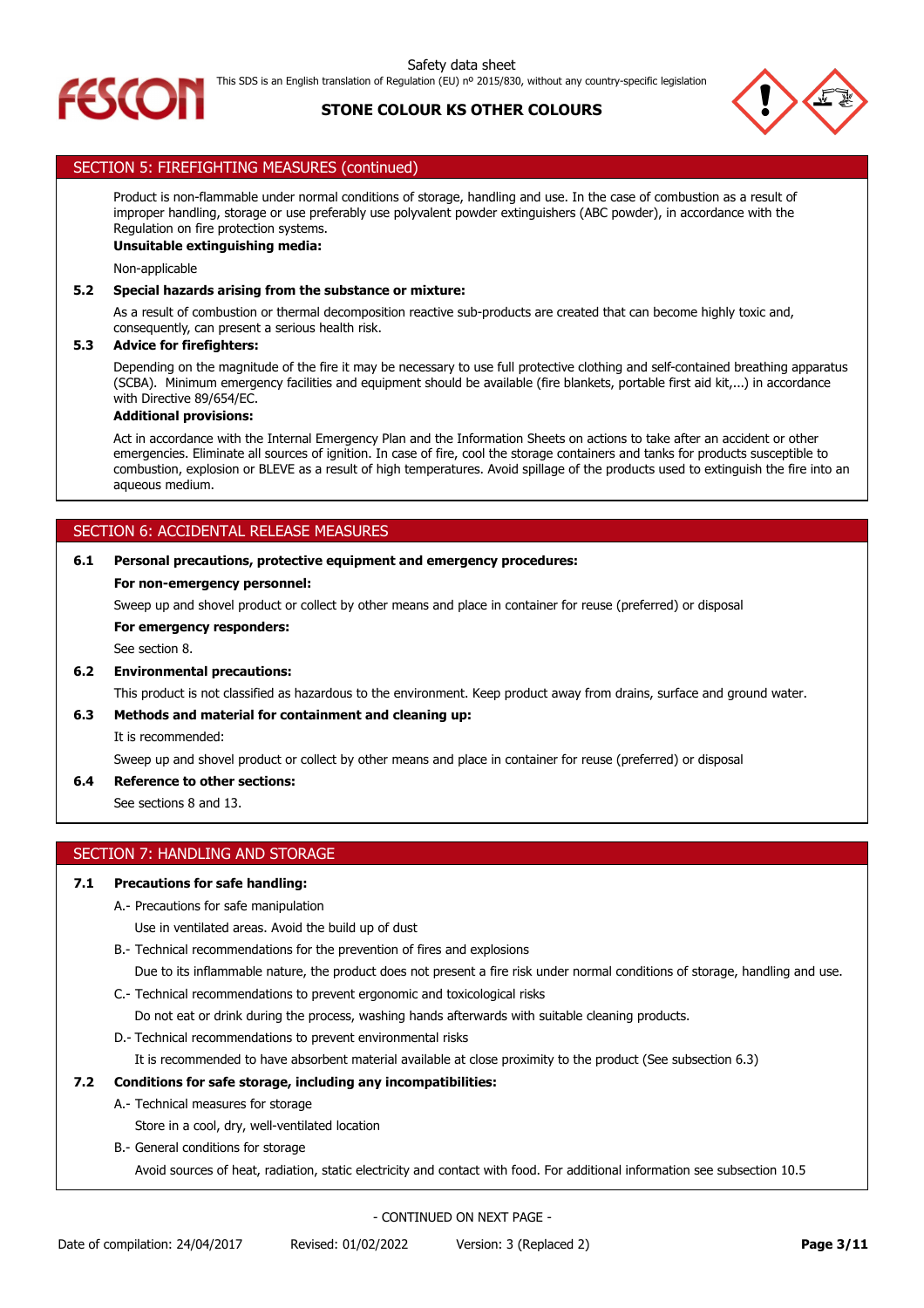# SECTION 7: HANDLING AND STORAGE (continued)

# Humidity: Avoid direct impact

# **7.3 Specific end use(s):**

Except for the instructions already specified it is not necessary to provide any special recommendation regarding the uses of this product.

# SECTION 8: EXPOSURE CONTROLS/PERSONAL PROTECTION

## **8.1 Control parameters:**

Substances whose occupational exposure limits have to be monitored in the workplace (European OEL, not country-specific legislation):

Directive (EU) 2000/39, Directive 2004/37/EC,Directive (EU) 2006/15, Directive (EU) 2009/161, Directive (EU) 2017/164, Directive (EU) 2019/1831:

| <b>Identification</b>             | Occupational exposure limits |           |                       |
|-----------------------------------|------------------------------|-----------|-----------------------|
| Calcium dihydroxide               | IOELV (8h)                   |           | 1 mg/m <sup>3</sup>   |
| $EC: 215-137-3$<br>CAS: 1305-62-0 | <b>IOELV (STEL)</b>          |           | 4 mg/m <sup>3</sup>   |
| Formaldehyde                      | IOELV (8h)                   | $0,3$ ppm | $0.37 \text{ mg/m}^3$ |
| EC: 200-001-8<br>CAS: 50-00-0     | <b>IOELV (STEL)</b>          | $0,6$ ppm | $0,74 \text{ mg/m}^3$ |

Nuisance dust: Inhalable dust 10 mg/m3 // Respirable dust 4 mg/m3

# **DNEL (Workers):**

|                       |            |                | Short exposure           |                | Long exposure             |
|-----------------------|------------|----------------|--------------------------|----------------|---------------------------|
| <b>Identification</b> | Systemic   | Local          | Systemic                 | Local          |                           |
| Calcium dihydroxide   | Oral       | Non-applicable | Non-applicable           | Non-applicable | Non-applicable            |
| CAS: 1305-62-0        | Dermal     | Non-applicable | Non-applicable           | Non-applicable | Non-applicable            |
| EC: 215-137-3         | Inhalation | Non-applicable | 4 mg/m <sup>3</sup>      | Non-applicable | $1 \text{ mg/m}^3$        |
| Formaldehyde          | Oral       | Non-applicable | Non-applicable           | Non-applicable | Non-applicable            |
| CAS: 50-00-0          | Dermal     | Non-applicable | Non-applicable           | 240 mg/kg      | Non-applicable            |
| EC: 200-001-8         | Inhalation | Non-applicable | $0.75$ mg/m <sup>3</sup> | 9 mg/m $3$     | $0,375$ mg/m <sup>3</sup> |

### **DNEL (General population):**

|                       |            |                | Short exposure |                      | Long exposure        |
|-----------------------|------------|----------------|----------------|----------------------|----------------------|
| <b>Identification</b> |            | Systemic       | Local          | Systemic             | Local                |
| Calcium dihydroxide   | Oral       | Non-applicable | Non-applicable | Non-applicable       | Non-applicable       |
| CAS: 1305-62-0        | Dermal     | Non-applicable | Non-applicable | Non-applicable       | Non-applicable       |
| EC: 215-137-3         | Inhalation | Non-applicable | 4 mg/m $3$     | Non-applicable       | $1 \text{ mg/m}^3$   |
| Formaldehyde          | Oral       | Non-applicable | Non-applicable | $4,1$ mg/kg          | Non-applicable       |
| CAS: 50-00-0          | Dermal     | Non-applicable | Non-applicable | $102$ mg/kg          | Non-applicable       |
| EC: 200-001-8         | Inhalation | Non-applicable | Non-applicable | $3,2 \text{ mg/m}^3$ | $0,1 \text{ mg/m}^3$ |

**PNEC:**

| Identification      |              |                |                         |                |
|---------------------|--------------|----------------|-------------------------|----------------|
| Calcium dihydroxide | <b>STP</b>   | $3$ mg/L       | Fresh water             | 0,49 mg/L      |
| CAS: 1305-62-0      | Soil         | 1080 mg/kg     | Marine water            | $0.32$ mg/L    |
| EC: 215-137-3       | Intermittent | $0.49$ mg/L    | Sediment (Fresh water)  | Non-applicable |
|                     | Oral         | Non-applicable | Sediment (Marine water) | Non-applicable |
| Formaldehyde        | <b>STP</b>   | $0,19$ mg/L    | Fresh water             | $0,44$ mg/L    |
| CAS: 50-00-0        | Soil         | $0,2$ mg/kg    | Marine water            | $0,44$ mg/L    |
| EC: 200-001-8       | Intermittent | 4,44 mg/L      | Sediment (Fresh water)  | $2,3$ mg/kg    |
|                     | Oral         | Non-applicable | Sediment (Marine water) | $2,3$ mg/kg    |

# **8.2 Exposure controls:**

A.- Individual protection measures, such as personal protective equipment

As a preventative measure it is recommended to use basic Personal Protective Equipment, with the corresponding <<CE marking>> in accordance with Regulation (EU) 2016/425. For more information on Personal Protective Equipment (storage, use, cleaning, maintenance, class of protection,…) consult the information leaflet provided by the manufacturer. For more information see subsection 7.1. All information contained herein is a recommendation which needs some specification from the labour risk prevention services as it is not known whether the company has additional measures at its disposal.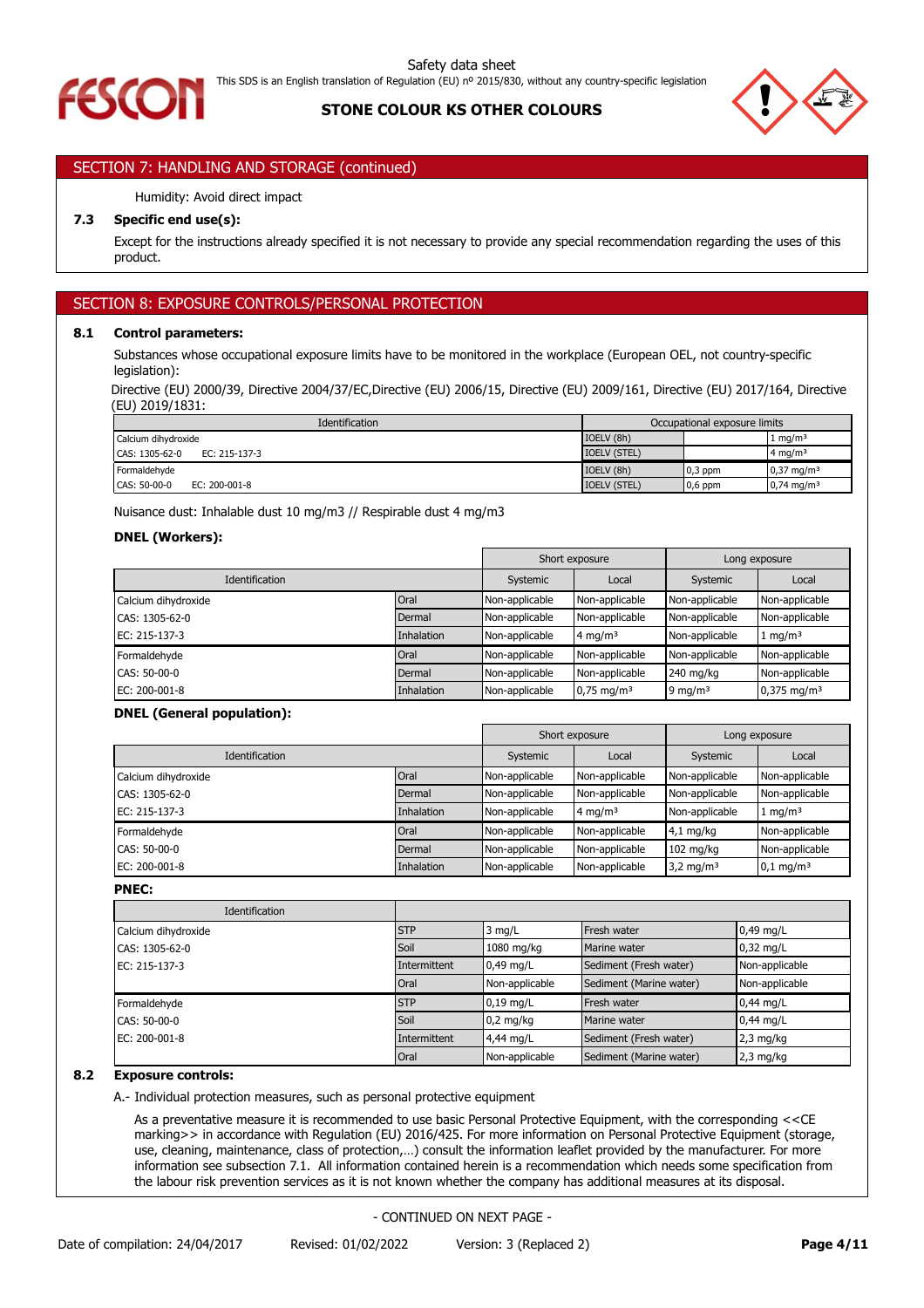



# SECTION 8: EXPOSURE CONTROLS/PERSONAL PROTECTION (continued)

B.- Respiratory protection

| s. Respiratory protection.                                       |                                                 |                |                                                               |                                                                                                                               |  |
|------------------------------------------------------------------|-------------------------------------------------|----------------|---------------------------------------------------------------|-------------------------------------------------------------------------------------------------------------------------------|--|
| Pictogram                                                        | <b>PPE</b>                                      | Labelling      | <b>CEN Standard</b>                                           | Remarks                                                                                                                       |  |
| $\sum_{i=1}^{n}$<br>Mandatory<br>respiratory tract<br>protection | Filter mask for gases,<br>vapours and particles | <b>CAT III</b> | EN 149:2001+A1:2009<br>EN 405:2002+A1:2010<br>EN ISO 136:1998 | Replace when an increase in resistence to<br>breathing is observed and/or a smell or taste of the<br>contaminant is detected. |  |
| C.- Specific protection for the hands                            |                                                 |                |                                                               |                                                                                                                               |  |
| Pictogram                                                        | <b>PPE</b>                                      | Labelling      | <b>CEN Standard</b>                                           | Remarks                                                                                                                       |  |

|                                            | .                                        | LUDCIIIIIY   | <b>ULITUUIKUU</b> | 11511141113                                                                                                                                                                                                                                               |
|--------------------------------------------|------------------------------------------|--------------|-------------------|-----------------------------------------------------------------------------------------------------------------------------------------------------------------------------------------------------------------------------------------------------------|
| <b>AND</b><br>Mandatory hand<br>protection | Protective gloves against<br>minor risks | <b>CAT I</b> |                   | Replace gloves in case of any sign of damage. For<br>prolonged periods of exposure to the product for<br>professional users/industrials, we recommend using<br>CE III gloves in line with standards EN 420:2004+<br>A1:2010 and EN ISO 374-1:2016+A1:2018 |

As the product is a mixture of several substances, the resistance of the glove material can not be calculated in advance with total reliability and has therefore to be checked prior to the application.

### D.- Ocular and facial protection

| Pictogram                           | <b>PPE</b>                                       | Labelling     | <b>CEN Standard</b>             | Remarks                                                                                                                         |
|-------------------------------------|--------------------------------------------------|---------------|---------------------------------|---------------------------------------------------------------------------------------------------------------------------------|
| (پی<br>Mandatory face<br>protection | Panoramic glasses against<br>splash/projections. | <b>CAT II</b> | EN 166:2002<br>EN ISO 4007:2018 | Clean daily and disinfect periodically according to<br>the manufacturer's instructions. Use if there is a<br>risk of splashing. |

E.- Body protection

| Pictogram | <b>PPE</b>           | Labelling    | <b>CEN Standard</b> | Remarks                                                                                                                                                                                                                                                                          |
|-----------|----------------------|--------------|---------------------|----------------------------------------------------------------------------------------------------------------------------------------------------------------------------------------------------------------------------------------------------------------------------------|
|           | Work clothing        | <b>CAT</b>   |                     | Replace before any evidence of deterioration. For<br>periods of prolonged exposure to the product for<br>professional/industrial users CE III is<br>recommended, in accordance with the regulations<br>in EN ISO 6529:2013, EN ISO 6530:2005, EN ISO<br>13688:2013, EN 464:1994. |
|           | Anti-slip work shoes | <b>CAT I</b> | EN ISO 20347:2012   | Replace before any evidence of deterioration. For<br>periods of prolonged exposure to the product for<br>professional/industrial users CE III is<br>recommended, in accordance with the regulations<br>in EN ISO 20345:2012 y EN 13832-1:2007                                    |

F.- Additional emergency measures

| Emergency measure      | <b>Standards</b>                                | Emergency measure                                          | <b>Standards</b>                               |
|------------------------|-------------------------------------------------|------------------------------------------------------------|------------------------------------------------|
| AV<br>Emergency shower | ANSI Z358-1<br>ISO 3864-1:2011, ISO 3864-4:2011 | $\left( 0,1\right)$<br>.<br>.<br><br>E<br>Eyewash stations | DIN 12 899<br>ISO 3864-1:2011, ISO 3864-4:2011 |

### **Environmental exposure controls:**

In accordance with the community legislation for the protection of the environment it is recommended to avoid environmental spillage of both the product and its container. For additional information see subsection 7.1.D

| SECTION 9: PHYSICAL AND CHEMICAL PROPERTIES |                                                                                                    |               |  |  |
|---------------------------------------------|----------------------------------------------------------------------------------------------------|---------------|--|--|
| 9.1                                         | Information on basic physical and chemical properties:                                             |               |  |  |
|                                             | Appearance:                                                                                        |               |  |  |
|                                             | Physical state at 20 °C:                                                                           | Solid         |  |  |
|                                             | Appearance:                                                                                        | Powdery       |  |  |
|                                             | Colour:                                                                                            | Not available |  |  |
|                                             | Odour:                                                                                             | Not available |  |  |
|                                             | *Not relevant due to the nature of the product, not providing information property of its hazards. |               |  |  |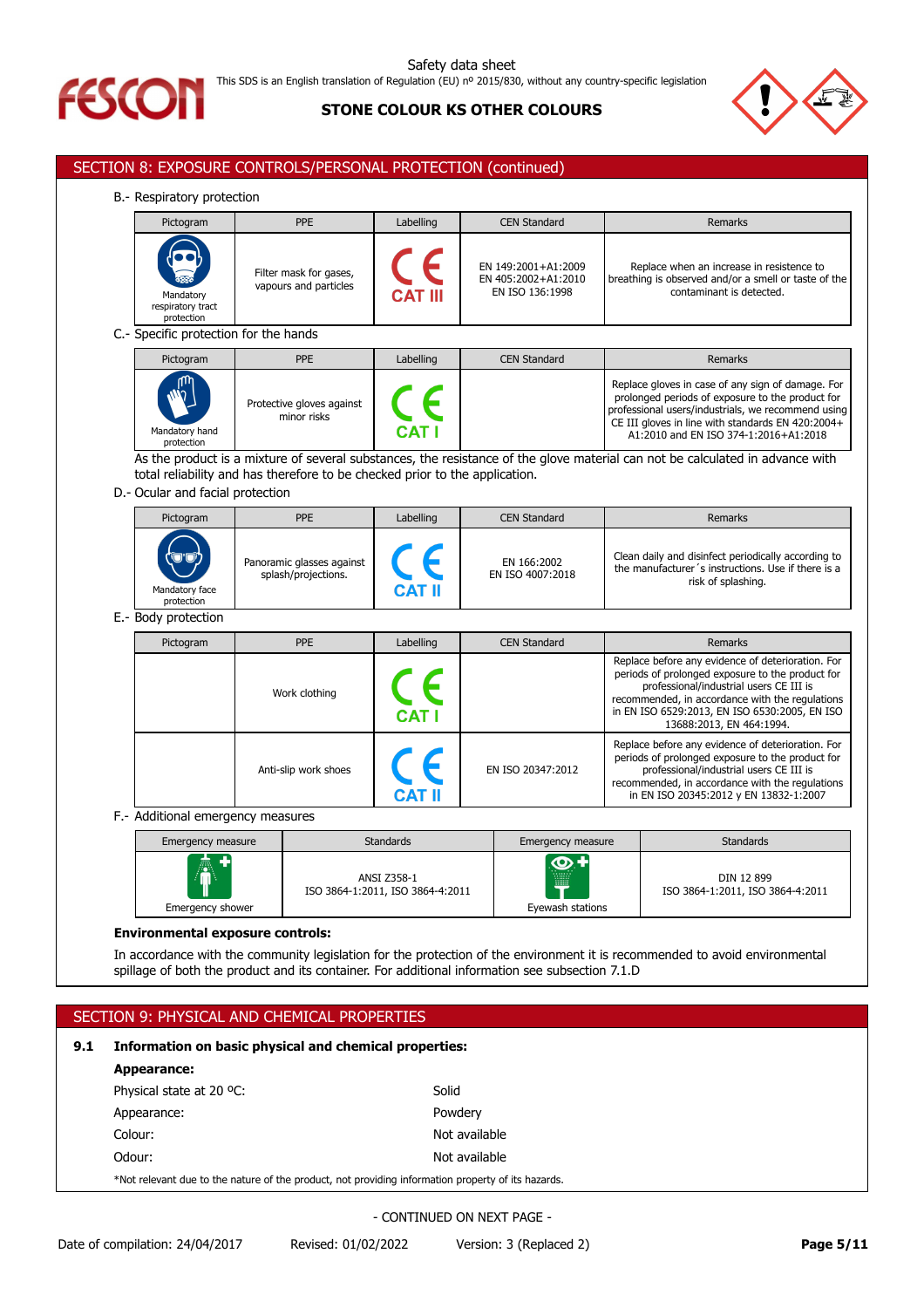



|     | SECTION 9: PHYSICAL AND CHEMICAL PROPERTIES (continued)                                            |                  |
|-----|----------------------------------------------------------------------------------------------------|------------------|
|     | Odour threshold:                                                                                   | Non-applicable * |
|     | <b>Volatility:</b>                                                                                 |                  |
|     | Boiling point at atmospheric pressure:                                                             | Non-applicable * |
|     | Vapour pressure at 20 °C:                                                                          | Non-applicable * |
|     | Vapour pressure at 50 °C:                                                                          | Non-applicable * |
|     | Evaporation rate at 20 °C:                                                                         | Non-applicable * |
|     | <b>Product description:</b>                                                                        |                  |
|     | Density at 20 °C:                                                                                  | Non-applicable * |
|     | Relative density at 20 °C:                                                                         | Non-applicable * |
|     | Dynamic viscosity at 20 °C:                                                                        | Non-applicable * |
|     | Kinematic viscosity at 20 °C:                                                                      | Non-applicable * |
|     | Kinematic viscosity at 40 °C:                                                                      | Non-applicable * |
|     | Concentration:                                                                                     | Non-applicable * |
|     | pH:                                                                                                | Non-applicable * |
|     | Vapour density at 20 °C:                                                                           | Non-applicable * |
|     | Partition coefficient n-octanol/water 20 °C:                                                       | Non-applicable * |
|     | Solubility in water at 20 °C:                                                                      | Non-applicable * |
|     | Solubility properties:                                                                             | Non-applicable * |
|     | Decomposition temperature:                                                                         | Non-applicable * |
|     | Melting point/freezing point:                                                                      | Non-applicable * |
|     | <b>Flammability:</b>                                                                               |                  |
|     | Flash Point:                                                                                       | Non-applicable   |
|     | Flammability (solid, gas):                                                                         | Non-applicable * |
|     | Autoignition temperature:                                                                          | Non-applicable * |
|     | Lower flammability limit:                                                                          | Non-applicable * |
|     | Upper flammability limit:                                                                          | Non-applicable * |
|     | <b>Explosive (Solid):</b>                                                                          |                  |
|     | Lower explosive limit:                                                                             | Non-applicable * |
|     | Upper explosive limit:                                                                             | Non-applicable * |
|     | <b>Particle characteristics:</b>                                                                   |                  |
|     | Median equivalent diameter:                                                                        | Non-applicable * |
| 9.2 | <b>Other information:</b>                                                                          |                  |
|     | Information with regard to physical hazard classes:                                                |                  |
|     | Explosive properties:                                                                              | Non-applicable * |
|     | Oxidising properties:                                                                              | Non-applicable * |
|     | Corrosive to metals:                                                                               | Non-applicable * |
|     | Heat of combustion:                                                                                | Non-applicable * |
|     | Aerosols-total percentage (by mass) of flammable<br>components:                                    | Non-applicable * |
|     | <b>Other safety characteristics:</b>                                                               |                  |
|     | Surface tension at 20 °C:                                                                          | Non-applicable * |
|     | Refraction index:                                                                                  | Non-applicable * |
|     | *Not relevant due to the nature of the product, not providing information property of its hazards. |                  |

# SECTION 10: STABILITY AND REACTIVITY

**10.1 Reactivity:**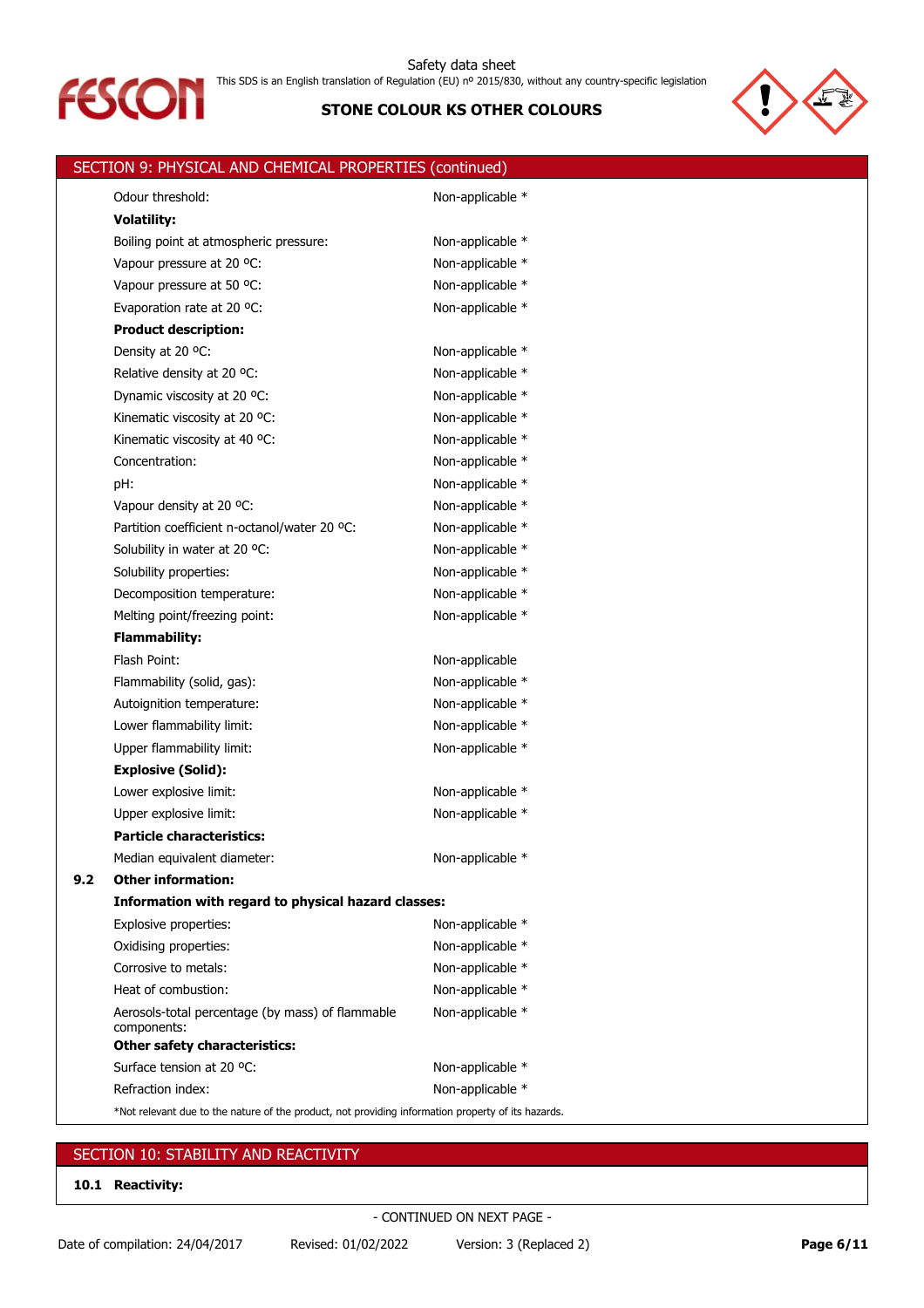



# SECTION 10: STABILITY AND REACTIVITY (continued)

No hazardous reactions are expected because the product is stable under recommended storage conditions. See section 7.

# **10.2 Chemical stability:**

Chemically stable under the conditions of storage, handling and use.

### **10.3 Possibility of hazardous reactions:**

Under the specified conditions, hazardous reactions that lead to excessive temperatures or pressure are not expected.

### **10.4 Conditions to avoid:**

Applicable for handling and storage at room temperature:

| $\sim$<br>Shock and friction | Contact with air          | Increase in temperature | Sunlight              | Humiditv            |
|------------------------------|---------------------------|-------------------------|-----------------------|---------------------|
| Not applicable               | impact<br>Avoid<br>direct | Not applicable          | : applicable<br>. Not | Avoid direct impact |

### **10.5 Incompatible materials:**

| Acids                     | Water                         | Oxidising materials      | Combustible materials | <b>Others</b>                    |
|---------------------------|-------------------------------|--------------------------|-----------------------|----------------------------------|
| violently<br>react<br>Can | : impact<br>Avoid<br>' direct | i direct impact<br>Avoid | Not<br>applicable *   | (AI, NHA,)<br>Base metal salts i |

### **10.6 Hazardous decomposition products:**

See subsection 10.3, 10.4 and 10.5 to find out the specific decomposition products. Depending on the decomposition conditions, complex mixtures of chemical substances can be released: carbon dioxide (CO2), carbon monoxide and other organic compounds.

# SECTION 11: TOXICOLOGICAL INFORMATION

### **11.1 Information on toxicological effects:**

The experimental information related to the toxicological properties of the product itself is not available

### **Dangerous health implications:**

In case of exposure that is repetitive, prolonged or at concentrations higher than the recommended occupational exposure limits, adverse effects on health may result, depending on the means of exposure:

A- Ingestion (acute effect):

- Acute toxicity : Based on available data, the classification criteria are not met, however, it contains substances classified
- as dangerous for consumption. For more information see section 3.
- Corrosivity/Irritability: The consumption of a considerable dose can cause irritation in the throat, abdominal pain, nausea and vomiting.
- B- Inhalation (acute effect):
	- Acute toxicity : Based on available data, the classification criteria are not met. However, it contains substances classified as dangerous for inhalation. For more information see section 3.
	- Corrosivity/Irritability: Causes irritation in respiratory passages, which is normally reversible and limited to the upper respiratory passages.
- C- Contact with the skin and the eyes (acute effect):
	- Contact with the skin: Produces skin inflammation.
	- Contact with the eyes: Produces serious eye damage after contact.
- D- CMR effects (carcinogenicity, mutagenicity and toxicity to reproduction):
	- Carcinogenicity: Based on available data, the classification criteria are not met. However, it contains substances classified as dangerous with carcinogenic effects. For more information see section 3.
	- IARC: Formaldehyde (1)
	- Mutagenicity: Based on available data, the classification criteria are not met. However, it contains substances classified as dangerous with mutagenic effects. For more information see section 3.
	- Reproductive toxicity: Based on available data, the classification criteria are not met, as it does not contain substances classified as dangerous for this effect. For more information see section 3.
- E- Sensitizing effects:
	- Respiratory: Based on available data, the classification criteria are not met, as it does not contain substances classified as dangerous with sensitising effects. For more information see section 3.
	- Cutaneous: Based on available data, the classification criteria are not met. However, it contains substances classified as dangerous with sensitising effects. For more information see section 3.
- F- Specific target organ toxicity (STOT) single exposure: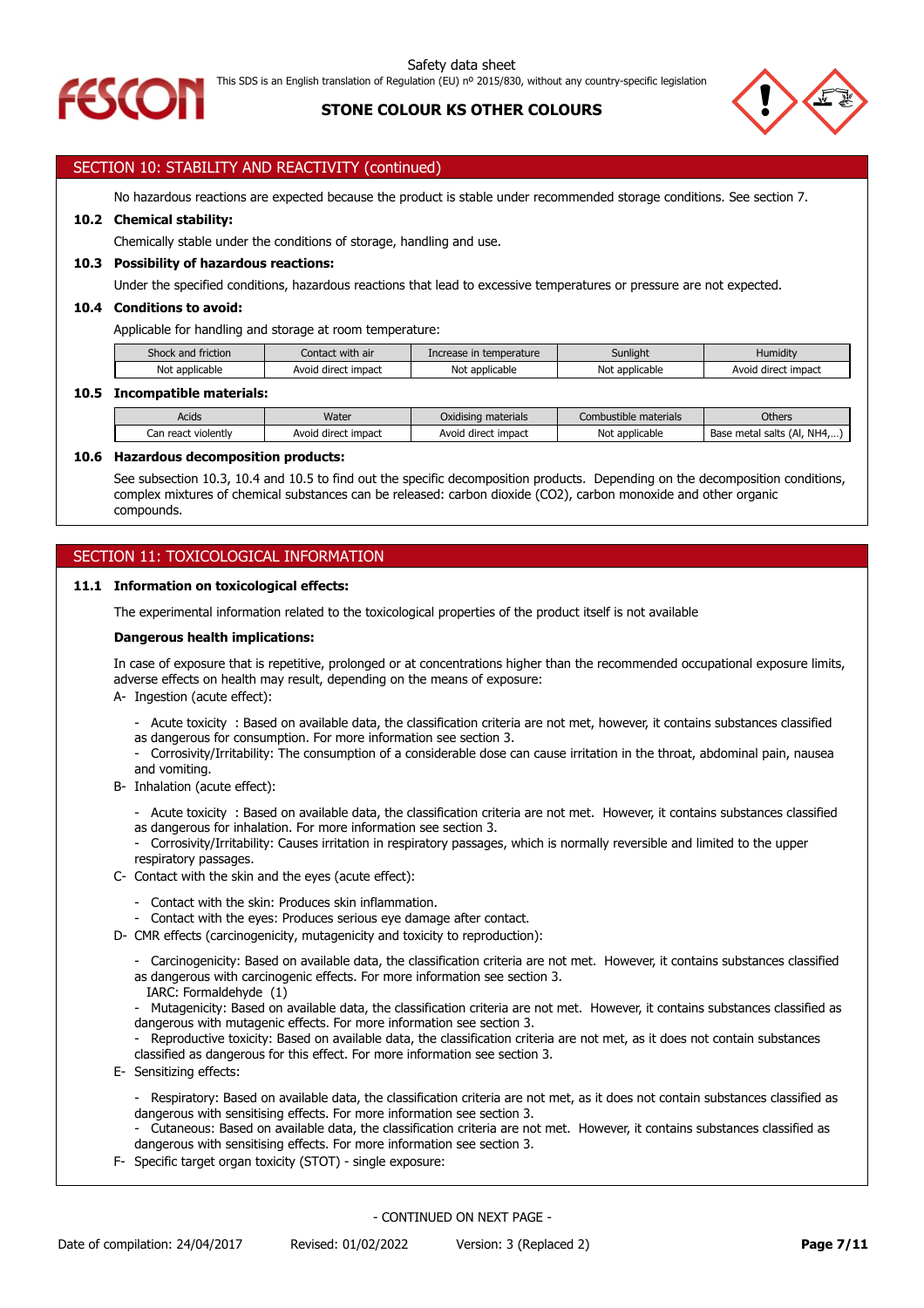

This SDS is an English translation of Regulation (EU) nº 2015/830, without any country-specific legislation



# **STONE COLOUR KS OTHER COLOURS**



# SECTION 11: TOXICOLOGICAL INFORMATION (continued)

Causes irritation in respiratory passages, which is normally reversible and limited to the upper respiratory passages.

- G- Specific target organ toxicity (STOT)-repeated exposure:
	- Specific target organ toxicity (STOT)-repeated exposure: Based on available data, the classification criteria are not met, as it does not contain substances classified as dangerous for this effect. For more information see section 3.
	- Skin: Based on available data, the classification criteria are not met, as it does not contain substances classified as
	- dangerous for this effect. For more information see section 3.
- H- Aspiration hazard:

Based on available data, the classification criteria are not met, as it does not contain substances classified as dangerous for this effect. For more information see section 3.

## **Other information:**

Contact with human skin, without adequate protection, can result in skin thickening, cracking, or fissuring

### **Specific toxicology information on the substances:**

| <b>Identification</b> | Acute toxicity  |                  | Genus  |
|-----------------------|-----------------|------------------|--------|
| Calcium dihydroxide   | LD50 oral       | 7340 mg/kg       | Rat    |
| CAS: 1305-62-0        | LD50 dermal     | Non-applicable   |        |
| EC: 215-137-3         | LC50 inhalation | Non-applicable   |        |
| Formaldehyde          | LD50 oral       | $100$ mg/kg      | Rat    |
| CAS: 50-00-0          | LD50 dermal     | 270 mg/kg        | Rabbit |
| EC: 200-001-8         | LC50 inhalation | 1,1 mg/L $(4 h)$ | Rat    |

# SECTION 12: ECOLOGICAL INFORMATION

The experimental information related to the eco-toxicological properties of the product itself is not available

# **12.1 Toxicity:**

### **Acute toxicity:**

| Identification      |             | Concentration      | <b>Species</b>                  | Genus       |
|---------------------|-------------|--------------------|---------------------------------|-------------|
| Calcium dihydroxide | <b>LC50</b> | 50.6 mg/L (96 h)   | Oncorhynchus mykiss             | Fish        |
| CAS: 1305-62-0      | <b>EC50</b> | 49.1 mg/L (48 h)   | Daphnia magna                   | Crustacean  |
| EC: 215-137-3       | <b>EC50</b> | 184.57 mg/L (72 h) | Pseudokirchneriella subcapitata | Algae       |
| Formaldehyde        | <b>LC50</b> | 100 mg/L (96 h)    | Lepomis macrochirus             | <b>Fish</b> |
| CAS: 50-00-0        | <b>EC50</b> | 42 mg/L (24 h)     | Daphnia magna                   | Crustacean  |
| $EC: 200-001-8$     | <b>EC50</b> | Non-applicable     |                                 |             |
| Chronic tovicitus   |             |                    |                                 |             |

**Chronic toxicity:**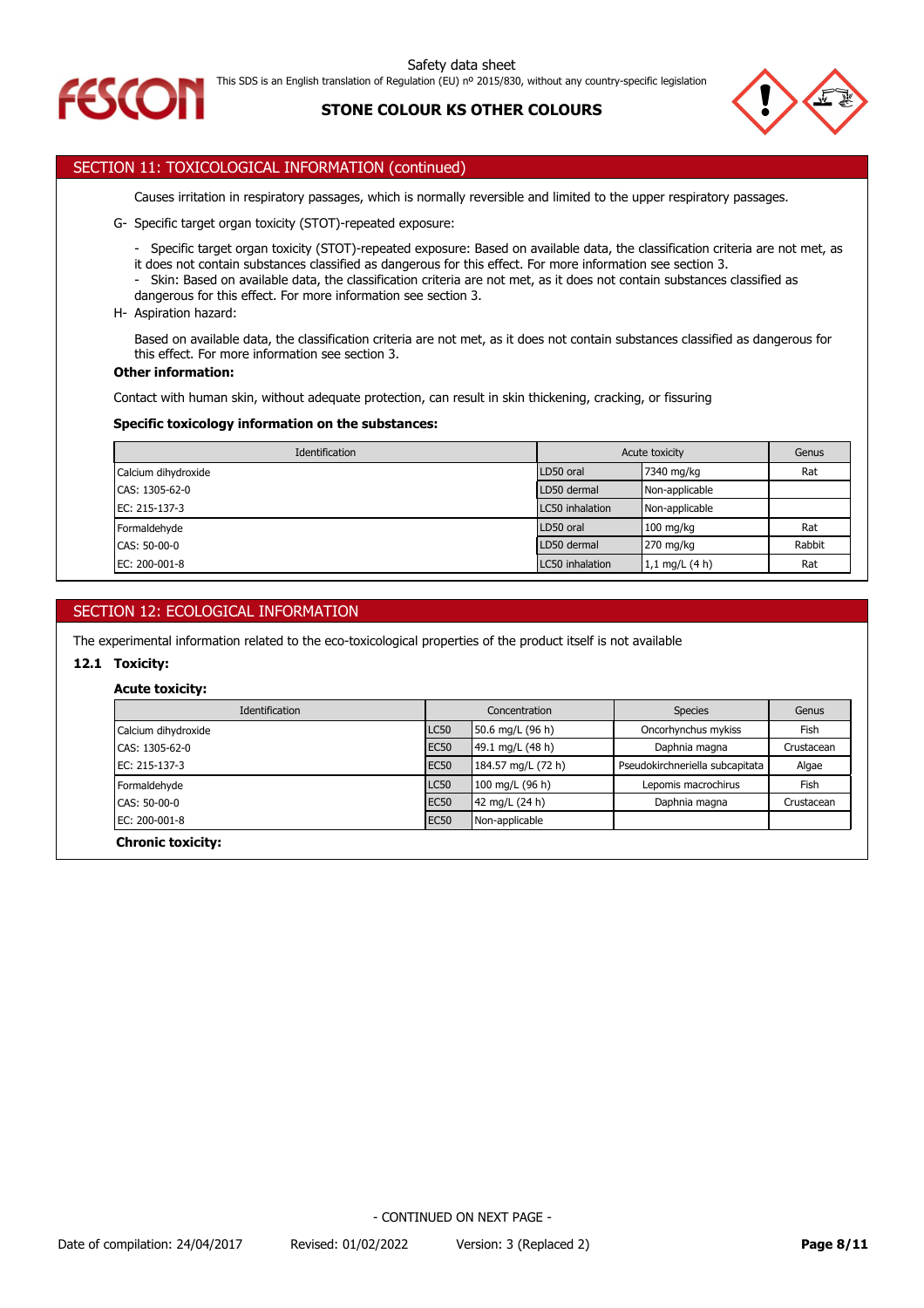

Safety data sheet This SDS is an English translation of Regulation (EU) nº 2015/830, without any country-specific legislation

# **STONE COLOUR KS OTHER COLOURS**



# SECTION 12: ECOLOGICAL INFORMATION (continued)

| Identification               |             | Concentration     | <b>Species</b>        | Genus      |
|------------------------------|-------------|-------------------|-----------------------|------------|
| Calcium dihydroxide          | <b>NOEC</b> | Non-applicable    |                       |            |
| CAS: 1305-62-0 EC: 215-137-3 | <b>NOEC</b> | $32 \text{ mg/L}$ | Crangon septemspinosa | Crustacean |
| Formaldehyde                 | <b>NOEC</b> | Non-applicable    |                       |            |
| CAS: 50-00-0 EC: 200-001-8   | <b>NOEC</b> | $6.4$ mg/L        | Daphnia magna         | Crustacean |

# **12.2 Persistence and degradability:**

| <b>Identification</b> | Degradability    |                | Biodegradability |            |  |
|-----------------------|------------------|----------------|------------------|------------|--|
| Formaldehvde          | BOD <sub>5</sub> | Non-applicable | Concentration    | $100$ mg/L |  |
| CAS: 50-00-0          | <b>COD</b>       | Non-applicable | Period           | 14 davs    |  |
| EC: 200-001-8         | BOD5/COD         | Non-applicable | % Biodegradable  | 92 %       |  |

### **12.3 Bioaccumulative potential:**

| Identification | Bioaccumulation potential |      |  |
|----------------|---------------------------|------|--|
| Formaldehyde   | <b>BCF</b>                |      |  |
| CAS: 50-00-0   | Pow Log                   | 0.35 |  |
| EC: 200-001-8  | Potential                 | Low  |  |

### **12.4 Mobility in soil:**

| <b>Identification</b> | Absorption/desorption |                        | Volatility |                |
|-----------------------|-----------------------|------------------------|------------|----------------|
| Formaldehyde          | Koc                   | Non-applicable         | Henry      | Non-applicable |
| CAS: 50-00-0          | Conclusion            | Non-applicable         | Drv soil   | Non-applicable |
| EC: 200-001-8         | Surface tension       | 1,416E-2 N/m $(25 °C)$ | Moist soil | Non-applicable |

# **12.5 Results of PBT and vPvB assessment:**

Product fails to meet PBT/vPvB criteria

### **12.6 Other adverse effects:**

Not described

# SECTION 13: DISPOSAL CONSIDERATIONS

### **13.1 Waste treatment methods:**

| Code      | <b>Description</b>                                | Waste class (Regulation (EU) No<br>1357/2014) |
|-----------|---------------------------------------------------|-----------------------------------------------|
| 16 03 03* | linorganic wastes containing hazardous substances | Dangerous                                     |

# **Type of waste (Regulation (EU) No 1357/2014):**

HP5 Specific Target Organ Toxicity (STOT)/Aspiration Toxicity, HP4 Irritant — skin irritation and eye damage

### **Waste management (disposal and evaluation):**

Consult the authorized waste service manager on the assessment and disposal operations in accordance with Annex 1 and Annex 2 (Directive 2008/98/EC). As under 15 01 (2014/955/EC) of the code and in case the container has been in direct contact with the product, it will be processed the same way as the actual product. Otherwise, it will be processed as non-dangerous residue. We do not recommended disposal down the drain. See paragraph 6.2.

### **Regulations related to waste management:**

In accordance with Annex II of Regulation (EC) No 1907/2006 (REACH) the community or state provisions related to waste management are stated

Community legislation: Directive 2008/98/EC, 2014/955/EU, Regulation (EU) No 1357/2014

### SECTION 14: TRANSPORT INFORMATION

This product is not regulated for transport (ADR/RID,IMDG,IATA)

### SECTION 15: REGULATORY INFORMATION

**15.1 Safety, health and environmental regulations/legislation specific for the substance or mixture:**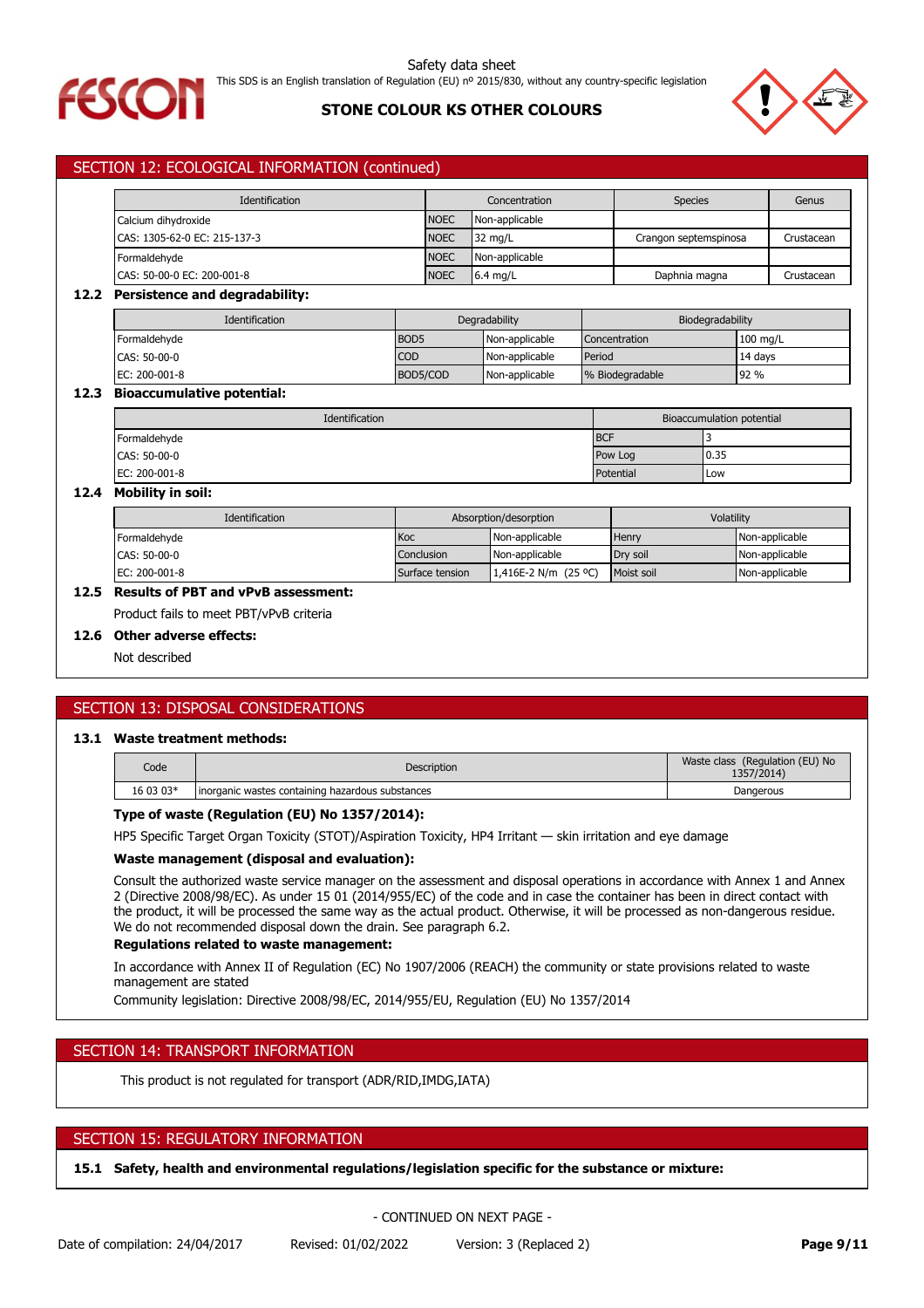



# SECTION 15: REGULATORY INFORMATION (continued)

Candidate substances for authorisation under the Regulation (EC) No 1907/2006 (REACH): Non-applicable

Substances included in Annex XIV of REACH ("Authorisation List") and sunset date: Non-applicable

Regulation (EC) No 1005/2009, about substances that deplete the ozone layer: Non-applicable

Article 95, REGULATION (EU) No 528/2012: Calcium dihydroxide (Product-type 2, 3) ; Formaldehyde (Product-type 2, 3, 22)

REGULATION (EU) No 649/2012, in relation to the import and export of hazardous chemical products: Non-applicable

### **Seveso III:**

Non-applicable

**Limitations to commercialisation and the use of certain dangerous substances and mixtures (Annex XVII REACH, etc ….):**

Non-applicable

### **Specific provisions in terms of protecting people or the environment:**

It is recommended to use the information included in this safety data sheet as a basis for conducting workplace-specific risk assessments in order to establish the necessary risk prevention measures for the handling, use, storage and disposal of this product.

### **Other legislation:**

The product could be affected by sectorial legislation

### **15.2 Chemical safety assessment:**

The supplier has not carried out evaluation of chemical safety.

# SECTION 16: OTHER INFORMATION

### **Legislation related to safety data sheets:**

The SDS shall be supplied in an official language of the country where the product is placed on the market. This safety data sheet has been designed in accordance with ANNEX II-Guide to the compilation of safety data sheets of Regulation (EC) No 1907/2006 (Regulation (EC) No 2015/830).

**Modifications related to the previous Safety Data Sheet which concerns the ways of managing risks.:**

CLP Regulation (EC) No 1272/2008 (SECTION 2, SECTION 16): Precautionary statements

# **Texts of the legislative phrases mentioned in section 2:**

H315: Causes skin irritation.

H318: Causes serious eye damage.

H335: May cause respiratory irritation.

### **Texts of the legislative phrases mentioned in section 3:**

The phrases indicated do not refer to the product itself; they are present merely for informative purposes and refer to the individual components which appear in section 3

# **CLP Regulation (EC) No 1272/2008:**

Acute Tox. 3: H301+H311+H331 - Toxic if swallowed, in contact with skin or if inhaled.

Carc. 1B: H350 - May cause cancer.

Eye Dam. 1: H318 - Causes serious eye damage.

Muta. 2: H341 - Suspected of causing genetic defects.

Skin Corr. 1B: H314 - Causes severe skin burns and eye damage.

Skin Irrit. 2: H315 - Causes skin irritation.

Skin Sens. 1: H317 - May cause an allergic skin reaction.

STOT SE 3: H335 - May cause respiratory irritation.

### **Classification procedure:**

Skin Irrit. 2: Calculation method Eye Dam. 1: Calculation method STOT SE 3: Calculation method

### **Advice related to training:**

Minimal training is recommended in order to prevent industrial risks for staff using this product and to facilitate their comprehension and interpretation of this safety data sheet, as well as the label on the product.

### **Principal bibliographical sources:**

http://echa.europa.eu

http://eur-lex.europa.eu

# **Abbreviations and acronyms:**